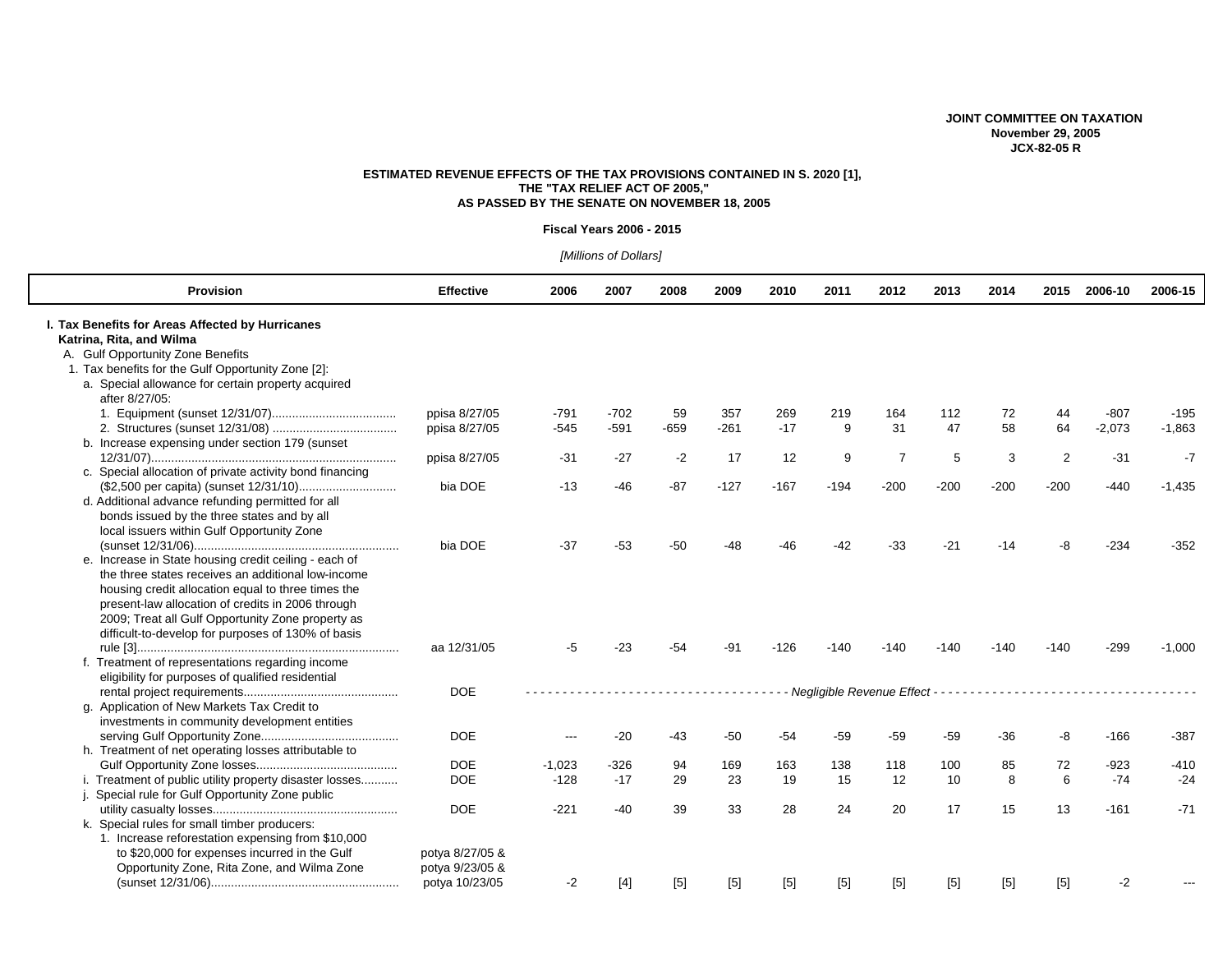| Page 2 |  |  |
|--------|--|--|
|        |  |  |

 $\mathbf{I}$ 

| <b>Provision</b>                                             | <b>Effective</b>          | 2006     | 2007     | 2008     | 2009     | 2010   | 2011           | 2012  | 2013  | 2014  |       | 2015 2006-10 | 2006-15  |
|--------------------------------------------------------------|---------------------------|----------|----------|----------|----------|--------|----------------|-------|-------|-------|-------|--------------|----------|
| 2. Treat small timber growers as farmers for                 |                           |          |          |          |          |        |                |       |       |       |       |              |          |
| purposes of the 5-year NOL carryback in                      |                           |          |          |          |          |        |                |       |       |       |       |              |          |
| section 172(b)(1)(G) for losses incurred in                  | potya 8/27/05 &           |          |          |          |          |        |                |       |       |       |       |              |          |
| the Gulf Opportunity Zone, Rita Zone, and                    | potya 9/23/05 &           |          |          |          |          |        |                |       |       |       |       |              |          |
|                                                              | potya 10/23/05            | $-1$     | [4]      | $[5]$    | $[5]$    | $[5]$  | $[5]$          | $[5]$ | $[5]$ | $[5]$ | $[5]$ | $-1$         | $[4]$    |
| I. Partial expensing for certain demolition and              |                           |          |          |          |          |        |                |       |       |       |       |              |          |
|                                                              | apoia 8/27/05             | -85      | -39      | -5       | 3        | 3      | 3              | 3     | 3     | 3     | 3     | $-122$       | $-106$   |
| m. Extend and expand to petroleum products                   |                           |          |          |          |          |        |                |       |       |       |       |              |          |
| expensing for environmental remediation costs                |                           |          |          |          |          |        |                |       |       |       |       |              |          |
|                                                              | epoia 8/27/05             | $-2$     | $-29$    | $-18$    | 3        | 3      | $\overline{4}$ | 3     | 3     | 3     | 2     | $-43$        | $-27$    |
| 2. Expansion of Hope Scholarship and Lifetime Learning       | tyba 12/31/04 &           |          |          |          |          |        |                |       |       |       |       |              |          |
| Credits for students in the Gulf Opportunity Zone            | before 1/1/07             | -38      | $-17$    | ---      | ---      |        |                |       | ---   |       |       | $-55$        | $-55$    |
| 3. Extension of special rules for mortgage revenue           |                           |          |          |          |          |        |                |       |       |       |       |              |          |
|                                                              | fpb 1/1/11                | ---      | ---      | $-2$     | $-7$     | $-11$  | $-15$          | $-15$ | $-15$ | $-15$ | -15   | $-20$        | -96      |
| B. Tax Benefits Related to Hurricanes Rita and Wilma [7] [8] |                           |          |          |          |          |        |                |       |       |       |       |              |          |
| 1. Special rules for mortgage revenue bonds in the           |                           |          |          |          |          |        |                |       |       |       |       |              |          |
|                                                              | fpb 1/1/11                | -1       | -3       | -4       | $-5$     | $-7$   | $-7$           | $-7$  | $-7$  | $-7$  | $-7$  | $-20$        | $-55$    |
| 2. Special rules for use of retirement funds for             |                           |          |          |          |          |        |                |       |       |       |       |              |          |
| relief relating to Hurricane Rita and Wilma:                 |                           |          |          |          |          |        |                |       |       |       |       |              |          |
| a. Penalty-free withdrawals from retirement plans for        |                           |          |          |          |          |        |                |       |       |       |       |              |          |
| qualified Hurricanes Rita and Wilma distributions            |                           |          |          |          |          |        |                |       |       |       |       |              |          |
| (capped at \$100,000 per taxpayer); allow amount             |                           |          |          |          |          |        |                |       |       |       |       |              |          |
| of distribution to be repaid to an eligible retirement       | dma 9/22/05 &             |          |          |          |          |        |                |       |       |       |       |              |          |
| plan within three years and to be included in                | dma 10/22/05 &            |          |          |          |          |        |                |       |       |       |       |              |          |
|                                                              | before 1/1/07             | $-173$   | $-41$    | 34       | 23       | -5     | -3             | -3    | -2    | -2    | -2    | $-162$       | $-174$   |
| b. Recontributions of withdrawals for home purchases         | dma 2/28/05 &             |          |          |          |          |        |                |       |       |       |       |              |          |
| cancelled due to Hurricanes Rita and Wilma                   | before 9/24/05 & 10/24/05 |          |          |          |          |        |                |       |       |       |       |              |          |
| c. Loans from qualified plans for relief relating to         |                           |          |          |          |          |        |                |       |       |       |       |              |          |
|                                                              | $[9]$                     |          |          |          |          |        |                |       |       |       |       |              |          |
| 3. Retention Credit:                                         |                           |          |          |          |          |        |                |       |       |       |       |              |          |
| a. Removal of employer size limitation for Hurricane         | wpoia 8/28/05 &           |          |          |          |          |        |                |       |       |       |       |              |          |
|                                                              | before 1/1/06             | -56      | $-18$    | -9       | -4       | $-2$   |                |       |       |       |       | -90          | -90      |
| b. Employee retention credit for employers of employees      | wpoia 9/23/05 &           |          |          |          |          |        |                |       |       |       |       |              |          |
| affected by Hurricanes Rita and Wilma (no employer           | wpoia 10/23/05 &          |          |          |          |          |        |                |       |       |       |       |              |          |
|                                                              | before 1/1/06             | $-15$    | -5       | $-3$     | $-1$     | $[4]$  |                |       |       |       |       | $-24$        | $-24$    |
| 4. Temporary suspension of limitations for qualified         |                           |          |          |          |          |        |                |       |       |       |       |              |          |
| corporate charitable contributions (qualified                |                           |          |          |          |          |        |                |       |       |       |       |              |          |
| corporate contributions must be for relief efforts           |                           |          |          |          |          |        |                |       |       |       |       |              |          |
|                                                              | $[10]$                    | -85      | 5        |          | $[4]$    | $[4]$  | $-1$           | -3    | -3    | -3    | -3    | $-78$        | -91      |
| 5. Suspend the 10% and \$100 thresholds on                   |                           |          |          |          |          |        |                |       |       |       |       |              |          |
| personal casualty losses for losses which arise              | lao/a 9/23/05 &           |          |          |          |          |        |                |       |       |       |       |              |          |
| in the Hurricanes Rita and Wilma disaster areas              | lao/a 10/23/05            | $-528$   | $-611$   | $-35$    | $[4]$    | ---    |                |       |       |       |       | $-1,174$     | $-1,174$ |
| Total of Tax Benefits for Areas Affected by Hurricanes       |                           |          |          |          |          |        |                |       |       |       |       |              |          |
|                                                              |                           | $-3,780$ | $-2,603$ | $-715$   | 36       | 63     | -39            | -101  | -149  | -170  | -177  | $-6,999$     | -7,636   |
| <b>II. Extension of Expiring Provisions</b>                  |                           |          |          |          |          |        |                |       |       |       |       |              |          |
| A. Multi-Year Extensions                                     |                           |          |          |          |          |        |                |       |       |       |       |              |          |
| 1. Increase section 179 expensing from \$25,000 to           |                           |          |          |          |          |        |                |       |       |       |       |              |          |
| \$100,000 and increase the phaseout threshold amount         |                           |          |          |          |          |        |                |       |       |       |       |              |          |
| from \$200,000 to \$400,000; include software in section     |                           |          |          |          |          |        |                |       |       |       |       |              |          |
| 179 property; and extend indexing of both the deduction      |                           |          |          |          |          |        |                |       |       |       |       |              |          |
| limit and the phaseout threshold (sunset 12/31/09)           | tyba 12/31/07             | ---      | ---      | $-2,605$ | $-4,459$ | $-209$ | 2,707          | 1,772 | 1,222 | 826   | 476   | $-7,274$     | -271     |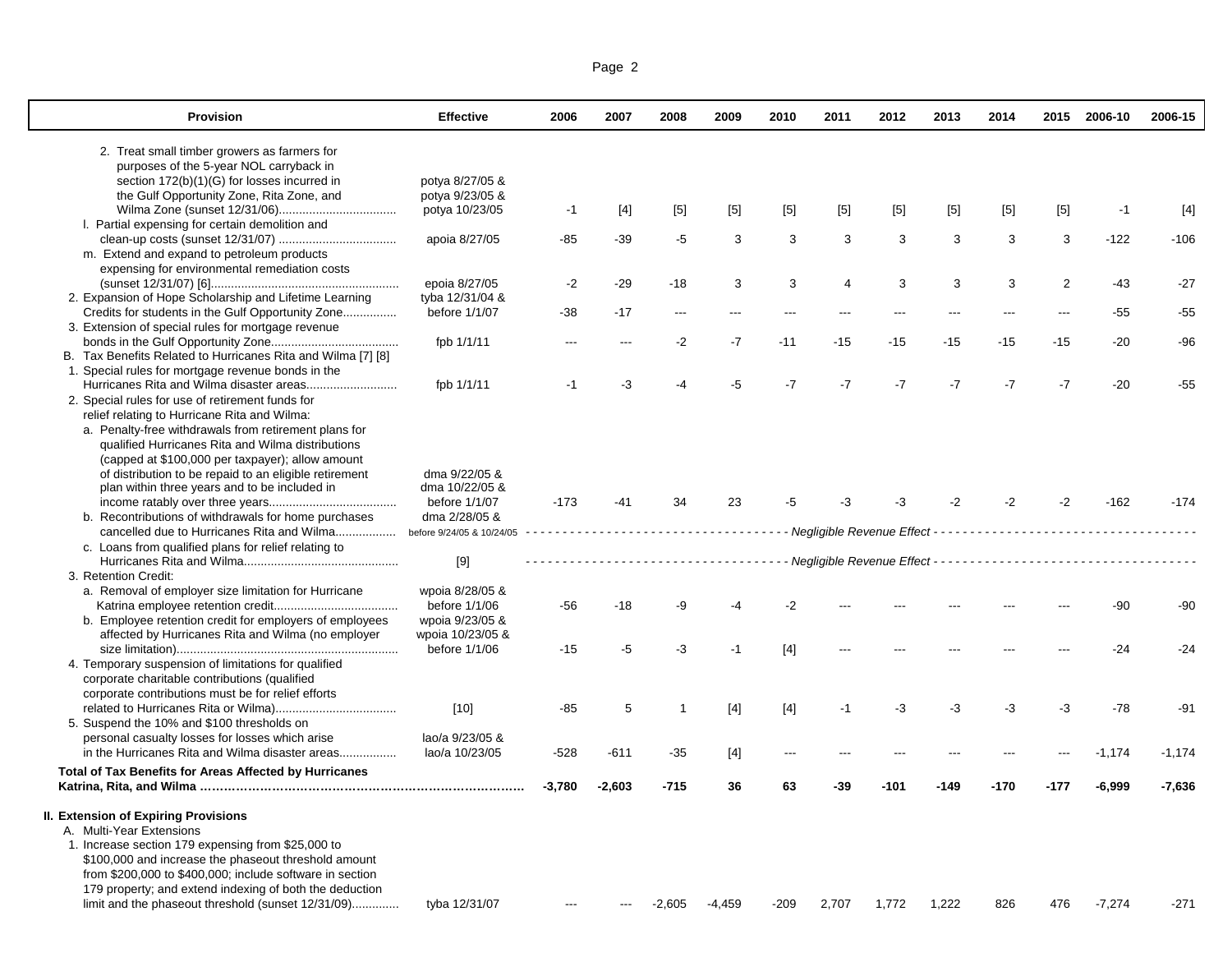| Page 3 |  |  |
|--------|--|--|
|        |  |  |

| 2. Credit for elective deferrals and IRA contributions<br>tyba 12/31/06<br>$-1,428$<br>$-1,318$<br>$-842$<br>$-15$<br>$-16$<br>$-15$<br>$-15$<br>$-15$<br>$-4,068$<br>$-4,144$<br>-481<br>3. Deduction for qualified tuition and related expenses<br>pmi tyba 12/31/05<br>-420<br>$-1.713$<br>$-1,835$<br>$-1,922$<br>$-1,504$<br>$-7,394$<br>$-7,394$<br>$\overline{a}$<br>$---$<br>---<br>$---$<br>$---$<br>4. Extend and modify the New Market Tax Credit<br>tyba 12/31/07 &<br>$-202$<br><b>DOE</b><br>$-108$<br>$-168$<br>$-170$<br>$-192$<br>$-205$<br>$-202$<br>$-77$<br>$-445$<br>$-1,322$<br><b>B.</b> One-Year Extensions<br>1. Deduction of State and local general sales taxes<br>$-2,594$<br>$-2,594$<br>tyba 12/31/05<br>-649<br>$-1,946$<br>2. Increase 2005 individual AMT exemption amount<br>$-30,545$<br>tyba 12/31/05<br>-12,218<br>-18,327<br>$-30,545$<br>3. Treatment of nonrefundable personal credits |
|--------------------------------------------------------------------------------------------------------------------------------------------------------------------------------------------------------------------------------------------------------------------------------------------------------------------------------------------------------------------------------------------------------------------------------------------------------------------------------------------------------------------------------------------------------------------------------------------------------------------------------------------------------------------------------------------------------------------------------------------------------------------------------------------------------------------------------------------------------------------------------------------------------------------------------|
|                                                                                                                                                                                                                                                                                                                                                                                                                                                                                                                                                                                                                                                                                                                                                                                                                                                                                                                                |
|                                                                                                                                                                                                                                                                                                                                                                                                                                                                                                                                                                                                                                                                                                                                                                                                                                                                                                                                |
|                                                                                                                                                                                                                                                                                                                                                                                                                                                                                                                                                                                                                                                                                                                                                                                                                                                                                                                                |
|                                                                                                                                                                                                                                                                                                                                                                                                                                                                                                                                                                                                                                                                                                                                                                                                                                                                                                                                |
|                                                                                                                                                                                                                                                                                                                                                                                                                                                                                                                                                                                                                                                                                                                                                                                                                                                                                                                                |
|                                                                                                                                                                                                                                                                                                                                                                                                                                                                                                                                                                                                                                                                                                                                                                                                                                                                                                                                |
|                                                                                                                                                                                                                                                                                                                                                                                                                                                                                                                                                                                                                                                                                                                                                                                                                                                                                                                                |
|                                                                                                                                                                                                                                                                                                                                                                                                                                                                                                                                                                                                                                                                                                                                                                                                                                                                                                                                |
|                                                                                                                                                                                                                                                                                                                                                                                                                                                                                                                                                                                                                                                                                                                                                                                                                                                                                                                                |
|                                                                                                                                                                                                                                                                                                                                                                                                                                                                                                                                                                                                                                                                                                                                                                                                                                                                                                                                |
|                                                                                                                                                                                                                                                                                                                                                                                                                                                                                                                                                                                                                                                                                                                                                                                                                                                                                                                                |
| under the individual alternative minimum tax                                                                                                                                                                                                                                                                                                                                                                                                                                                                                                                                                                                                                                                                                                                                                                                                                                                                                   |
| $-573$<br>$-2,291$<br>$-2,864$<br>$-2,864$<br>tyba 12/31/05<br>$\overline{a}$<br>$\overline{a}$<br>$---$<br>$- -$<br>$- - -$<br>$---$<br>---                                                                                                                                                                                                                                                                                                                                                                                                                                                                                                                                                                                                                                                                                                                                                                                   |
| apoia 12/31/05 &<br>4. Extend and modify the research credit                                                                                                                                                                                                                                                                                                                                                                                                                                                                                                                                                                                                                                                                                                                                                                                                                                                                   |
| tyea DOE<br>$-3,236$<br>$-193$<br>$-9,919$<br>$-10,111$<br>$-3,349$<br>$-1,487$<br>$-1,103$<br>-744                                                                                                                                                                                                                                                                                                                                                                                                                                                                                                                                                                                                                                                                                                                                                                                                                            |
| 5. Combine and expand work opportunity tax credit                                                                                                                                                                                                                                                                                                                                                                                                                                                                                                                                                                                                                                                                                                                                                                                                                                                                              |
| and welfare-to-work tax credit (sunset 12/31/06)<br>wpoifibwa 12/31/05<br>$-211$<br>$-258$<br>$-129$<br>$-60$<br>$-33$<br>$-17$<br>$-690$<br>$-710$<br>-3<br>[4]<br>$---$<br>---                                                                                                                                                                                                                                                                                                                                                                                                                                                                                                                                                                                                                                                                                                                                               |
| 6. Extension and modification of qualified zone                                                                                                                                                                                                                                                                                                                                                                                                                                                                                                                                                                                                                                                                                                                                                                                                                                                                                |
| bia 12/31/05<br>$-2$<br>$-5$<br>$-12$<br>$-17$<br>$-19$<br>$-19$<br>$-19$<br>$-19$<br>$-19$<br>$-19$<br>$-55$<br>$-150$                                                                                                                                                                                                                                                                                                                                                                                                                                                                                                                                                                                                                                                                                                                                                                                                        |
| 7. Extension of enhanced deduction for qualified                                                                                                                                                                                                                                                                                                                                                                                                                                                                                                                                                                                                                                                                                                                                                                                                                                                                               |
| computer contributions (sunset for taxable years                                                                                                                                                                                                                                                                                                                                                                                                                                                                                                                                                                                                                                                                                                                                                                                                                                                                               |
| $-121$<br>cmd tyba 12/31/05<br>$-66$<br>$-55$<br>$-121$                                                                                                                                                                                                                                                                                                                                                                                                                                                                                                                                                                                                                                                                                                                                                                                                                                                                        |
| 8. Above-the-line deduction for teacher classroom                                                                                                                                                                                                                                                                                                                                                                                                                                                                                                                                                                                                                                                                                                                                                                                                                                                                              |
| expenses capped at \$250 annually (sunset                                                                                                                                                                                                                                                                                                                                                                                                                                                                                                                                                                                                                                                                                                                                                                                                                                                                                      |
| $-139$<br>$-199$<br>epoii tyba 12/31/05<br>-60<br>$-199$<br>$---$                                                                                                                                                                                                                                                                                                                                                                                                                                                                                                                                                                                                                                                                                                                                                                                                                                                              |
| 9. Extend and expand to petroleum products the                                                                                                                                                                                                                                                                                                                                                                                                                                                                                                                                                                                                                                                                                                                                                                                                                                                                                 |
| expensing of "Brownfields" environmental                                                                                                                                                                                                                                                                                                                                                                                                                                                                                                                                                                                                                                                                                                                                                                                                                                                                                       |
| epoia 12/31/05<br>$-221$<br>$-136$<br>21<br>24<br>28<br>25<br>22<br>20<br>16<br>14<br>$-285$<br>$-187$                                                                                                                                                                                                                                                                                                                                                                                                                                                                                                                                                                                                                                                                                                                                                                                                                         |
| 10. Tax incentives for investment in the District of                                                                                                                                                                                                                                                                                                                                                                                                                                                                                                                                                                                                                                                                                                                                                                                                                                                                           |
| $-30$<br>$-2$<br>$-95$<br>$-221$<br>tyba 12/31/05<br>$-58$<br>$-1$<br>$-4$<br>$-13$<br>-46<br>-23<br>-21<br>-23                                                                                                                                                                                                                                                                                                                                                                                                                                                                                                                                                                                                                                                                                                                                                                                                                |
| $-29$<br>11. Indian employment tax credit (sunset 12/31/06)<br>wahipoia12/31/05<br>$-21$<br>$-11$<br>$-1$<br>$-62$<br>$-62$<br>---<br>$\hspace{0.05cm} \ldots$<br>$---$<br>$---$<br>$---$<br>$---$                                                                                                                                                                                                                                                                                                                                                                                                                                                                                                                                                                                                                                                                                                                             |
| 12. Accelerated depreciation for business property                                                                                                                                                                                                                                                                                                                                                                                                                                                                                                                                                                                                                                                                                                                                                                                                                                                                             |
| 6<br>ppisa 12/31/05<br>$-280$<br>23<br>77<br>120<br>98<br>52<br>$-445$<br>$-179$<br>-161<br>-104<br>$-10$                                                                                                                                                                                                                                                                                                                                                                                                                                                                                                                                                                                                                                                                                                                                                                                                                      |
| 13. 15-year recovery of certain leasehold improvements                                                                                                                                                                                                                                                                                                                                                                                                                                                                                                                                                                                                                                                                                                                                                                                                                                                                         |
| and restaurant improvements (sunset 12/31/06)<br>ppisa 12/31/05<br>$-194$<br>$-245$<br>$-239$<br>$-222$<br>$-212$<br>$-220$<br>$-216$<br>$-208$<br>$-996$<br>$-2,074$<br>-69<br>$-249$                                                                                                                                                                                                                                                                                                                                                                                                                                                                                                                                                                                                                                                                                                                                         |
| $-29,120$<br>$-7,949$<br>$-9,247$<br>$-3,659$<br>2,181<br>1,391<br>815<br>375<br>138<br>$-68,051$<br>$-63,148$                                                                                                                                                                                                                                                                                                                                                                                                                                                                                                                                                                                                                                                                                                                                                                                                                 |
| III. Provisions Relating to Charitable Donations                                                                                                                                                                                                                                                                                                                                                                                                                                                                                                                                                                                                                                                                                                                                                                                                                                                                               |
| A. Charitable Giving Incentives                                                                                                                                                                                                                                                                                                                                                                                                                                                                                                                                                                                                                                                                                                                                                                                                                                                                                                |
| 1. Provide charitable contribution deduction for                                                                                                                                                                                                                                                                                                                                                                                                                                                                                                                                                                                                                                                                                                                                                                                                                                                                               |
| nonitemizers with cash contributions in excess of                                                                                                                                                                                                                                                                                                                                                                                                                                                                                                                                                                                                                                                                                                                                                                                                                                                                              |
| \$210 (\$420 joint); disallow charitable contributions                                                                                                                                                                                                                                                                                                                                                                                                                                                                                                                                                                                                                                                                                                                                                                                                                                                                         |
| by itemizers which are less than or equal to \$210<br>cmi tyba 12/31/05 &                                                                                                                                                                                                                                                                                                                                                                                                                                                                                                                                                                                                                                                                                                                                                                                                                                                      |
| $-2$<br>tybb 1/1/08<br>56<br>$-2$<br>$-14$<br>-44                                                                                                                                                                                                                                                                                                                                                                                                                                                                                                                                                                                                                                                                                                                                                                                                                                                                              |
| 2. Tax-free distributions from IRAs for charitable                                                                                                                                                                                                                                                                                                                                                                                                                                                                                                                                                                                                                                                                                                                                                                                                                                                                             |
| purposes - taxpayer must have attained age 70-1/2 for                                                                                                                                                                                                                                                                                                                                                                                                                                                                                                                                                                                                                                                                                                                                                                                                                                                                          |
| contributions made directly to a charitable organization                                                                                                                                                                                                                                                                                                                                                                                                                                                                                                                                                                                                                                                                                                                                                                                                                                                                       |
| and age 59-1/2 for contributions to a split-interest<br>tyba 12/31/05 &                                                                                                                                                                                                                                                                                                                                                                                                                                                                                                                                                                                                                                                                                                                                                                                                                                                        |
| entity; modify return requirements for certain trusts<br>tybb 1/1/08<br>$-107$<br>-212<br>$-121$<br>-39<br>$-78$<br>$-79$<br>-83<br>-84<br>$-526$<br>-914<br>-47<br>-64                                                                                                                                                                                                                                                                                                                                                                                                                                                                                                                                                                                                                                                                                                                                                        |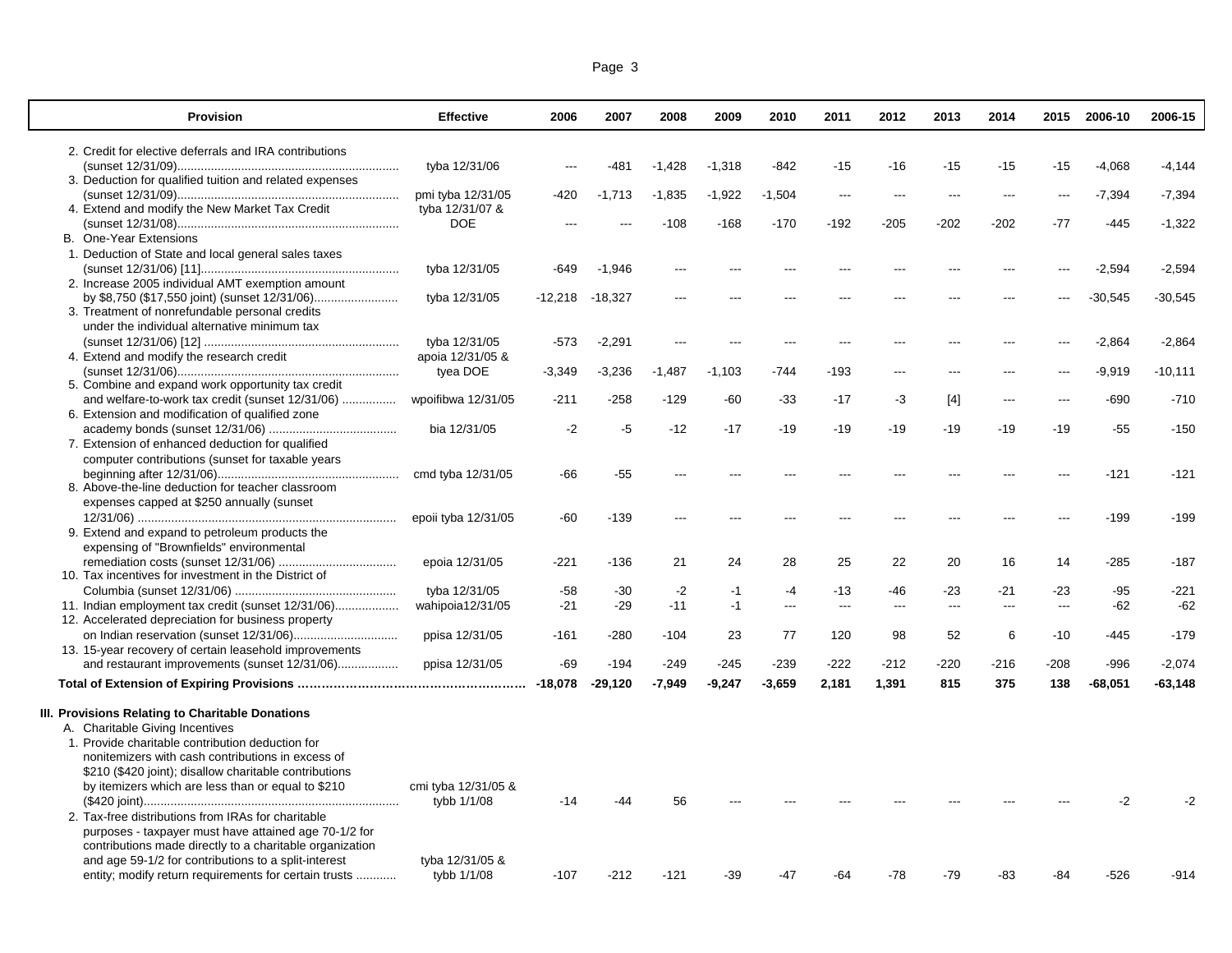| <b>Provision</b>                                           | <b>Effective</b>    | 2006           | 2007                    | 2008           | 2009           | 2010           | 2011           | 2012           | 2013           | 2014           | 2015           | 2006-10        | 2006-15 |
|------------------------------------------------------------|---------------------|----------------|-------------------------|----------------|----------------|----------------|----------------|----------------|----------------|----------------|----------------|----------------|---------|
| 3. Extend present-law section 170(e)(3) deduction for      |                     |                |                         |                |                |                |                |                |                |                |                |                |         |
| food inventory to all businesses and provide               |                     |                |                         |                |                |                |                |                |                |                |                |                |         |
| special basis rule for certain taxpayers; modify the       |                     |                |                         |                |                |                |                |                |                |                |                |                |         |
| enhanced deduction for charitable contributions of         |                     |                |                         |                |                |                |                |                |                |                |                |                |         |
| donations of food inventory to equal the lesser of         | cmi tyba 12/31/05 & |                |                         |                |                |                |                |                |                |                |                |                |         |
|                                                            | tybb 1/1/08         | $-71$          | $-180$                  | -93            | $-25$          |                |                |                |                |                |                | $-369$         | $-369$  |
| 4. Adjustment to basis of S corporation stock for          | cmi tyba 12/31/05 & |                |                         |                |                |                |                |                |                |                |                |                |         |
|                                                            | tybb 1/1/08         | $-15$          | $-35$                   | $-22$          | $-4$           | -5             | -5             | $-5$           | -5             | $-5$           | $-5$           | $-81$          | $-106$  |
| 5. Enhanced charitable deduction for contributions of book | cmi tyba 12/31/05 & |                |                         |                |                |                |                |                |                |                |                |                |         |
|                                                            | tybb 1/1/08         | $-7$           | $-20$                   | $-10$          | $-2$           | ---            |                |                | $- -$          |                |                | $-39$          | $-39$   |
| 6. Modify tax treatment of certain payments to             |                     |                |                         |                |                |                |                |                |                |                |                |                |         |
| controlling exempt organizations and require               |                     |                |                         |                |                |                |                |                |                |                |                |                |         |
|                                                            | $[13]$              | $-59$          | $-20$                   | $-21$          | $-23$          | $-25$          | $-15$          | $-1$           | [5]            | $\overline{1}$ | $\mathbf{1}$   | $-148$         | $-163$  |
| B. Reforming Charitable Organizations                      |                     |                |                         |                |                |                |                |                |                |                |                |                |         |
| 1. Tax involvement by exempt organizations in tax          |                     |                |                         |                |                |                |                |                |                |                |                |                |         |
|                                                            | $[14]$              | 13             | 20                      | 28             | 32             | 36             | 41             | 47             | 54             | 61             | 66             | 130            | 400     |
| 2. Apply an excise tax on certain acquisitions of          |                     |                |                         |                |                |                |                |                |                |                |                |                |         |
| interest in insurance contracts in which certain           |                     |                |                         |                |                |                |                |                |                |                |                |                |         |
|                                                            | cia 5/3/05          | 3              | $\overline{7}$          | 12             | 17             | 22             | 28             | 34             | 40             | 47             | 54             | 61             | 264     |
| 3. Increase the amount of excise taxes imposed on          |                     |                |                         |                |                |                |                |                |                |                |                |                |         |
| public charities, social welfare organizations, and        | tyba DOE            | $\overline{2}$ | $\overline{4}$          | $\overline{4}$ | 4              | $\overline{4}$ | $\overline{4}$ | $\overline{4}$ | $\overline{4}$ | 5              | 5              | 18             | 40      |
| 4. Limitations of charitable donations of easements        | generally           |                |                         |                |                |                |                |                |                |                |                |                |         |
| on buildings located in registered historic districts      | cma 11/15/05        | $\overline{1}$ | 4                       | 5              | $\overline{7}$ | 8              | 8              | 8              | 8              | 9              | 9              | 25             | 67      |
| 5. Modifications of rules regarding donation of            | cma 11/15/05 &      |                |                         |                |                |                |                |                |                |                |                |                |         |
|                                                            | cma 6/1/06          | $[5]$          | $\overline{\mathbf{c}}$ | 5              | 5              | 5              | 5              | 5              | 5              | 5              | 6              | 18             | 43      |
| 6. Limit charitable contributions of clothing and          |                     |                |                         |                |                |                |                |                |                |                |                |                |         |
| household items and increased substantiation               |                     |                |                         |                |                |                |                |                |                |                |                |                |         |
| required for charitable contributions (receipts for        | cma 12/31/06 &      |                |                         |                |                |                |                |                |                |                |                |                |         |
|                                                            | cmi tyba DOE        | 13             | 62                      | 85             | 78             | 52             | 52             | 52             | 52             | 53             | 54             | 290            | 553     |
| 7. Modification of rules regarding donations of            |                     |                |                         |                |                |                |                |                |                |                |                |                |         |
|                                                            | cma DOE             | 2              | 8                       | 8              | 8              | 8              | 8              | 9              | 9              | 9              | 9              | 34             | 77      |
| 8. Provisions relating to substantial and gross            |                     |                |                         |                |                |                |                |                |                |                |                |                |         |
| overstatements of valuations of charitable                 |                     |                |                         |                |                |                |                |                |                |                |                |                |         |
| deduction property:                                        |                     |                |                         |                |                |                |                |                |                |                |                |                |         |
| a. Substantial and gross overstatements of                 |                     |                |                         |                |                |                |                |                |                |                |                |                |         |
| valuations of charitable deduction property [15]           | rfa DOE             | $[5]$          | $\mathbf 1$             | -1             | 1              | -1             | $\overline{1}$ | $\mathbf 1$    | $\mathbf 1$    | $\overline{2}$ | 2              | $\overline{4}$ | 11      |
| b. Penalty on appraisers whose appraisals                  |                     |                |                         |                |                |                |                |                |                |                |                |                |         |
| result in substantial or gross valuation                   |                     |                |                         |                |                |                |                |                |                |                |                |                |         |
| misstatements; definition of qualified appraisers          |                     |                |                         |                |                |                |                |                |                |                |                |                |         |
|                                                            | rfa DOE             | $[5]$          | $[5]$                   | $[5]$          | $[5]$          | $[5]$          | $[5]$          | $[5]$          | $[5]$          | $[5]$          | $[5]$          | $\mathbf{1}$   | 3       |
| 9. Establish additional exemption standards for credit     |                     |                |                         |                |                |                |                |                |                |                |                |                |         |
|                                                            | $[16]$              | $\overline{1}$ | 3                       | 4              | 6              | $\overline{7}$ | 8              | 9              | 10             | 11             | 11             | 21             | 70      |
| 10. Define donor advised fund and, in general, provide     |                     |                |                         |                |                |                |                |                |                |                |                |                |         |
| rules relating to payouts and certain prohibited           |                     |                |                         |                |                |                |                |                |                |                |                |                |         |
|                                                            | generally tyba DOE  | -1             | $\overline{2}$          | $\overline{2}$ | $\overline{2}$ | $\overline{2}$ | $\overline{2}$ | 2              | $\overline{2}$ | $\overline{2}$ | $\overline{2}$ | 9              | 20      |
| 11. Provide for prohibited transactions and additional     |                     |                |                         |                |                |                |                |                |                |                |                |                |         |
| reporting by all supporting organizations and              |                     |                |                         |                |                |                |                |                |                |                |                |                |         |
| modify payout, limit business holdings, and                |                     |                |                         |                |                |                |                |                |                |                |                |                |         |
| improve accountability of Type III supporting              | generally DOE       | 3              | 5                       | 5              | 6              |                | 7              | $\overline{7}$ |                |                |                |                | 65      |
|                                                            |                     |                |                         |                |                |                |                |                |                |                |                |                |         |

**Total of Provisions Relating to Charitable Donations …………………………………… -234 -393 -52 73 74 80 94 109 125 138 -528 20**

|--|--|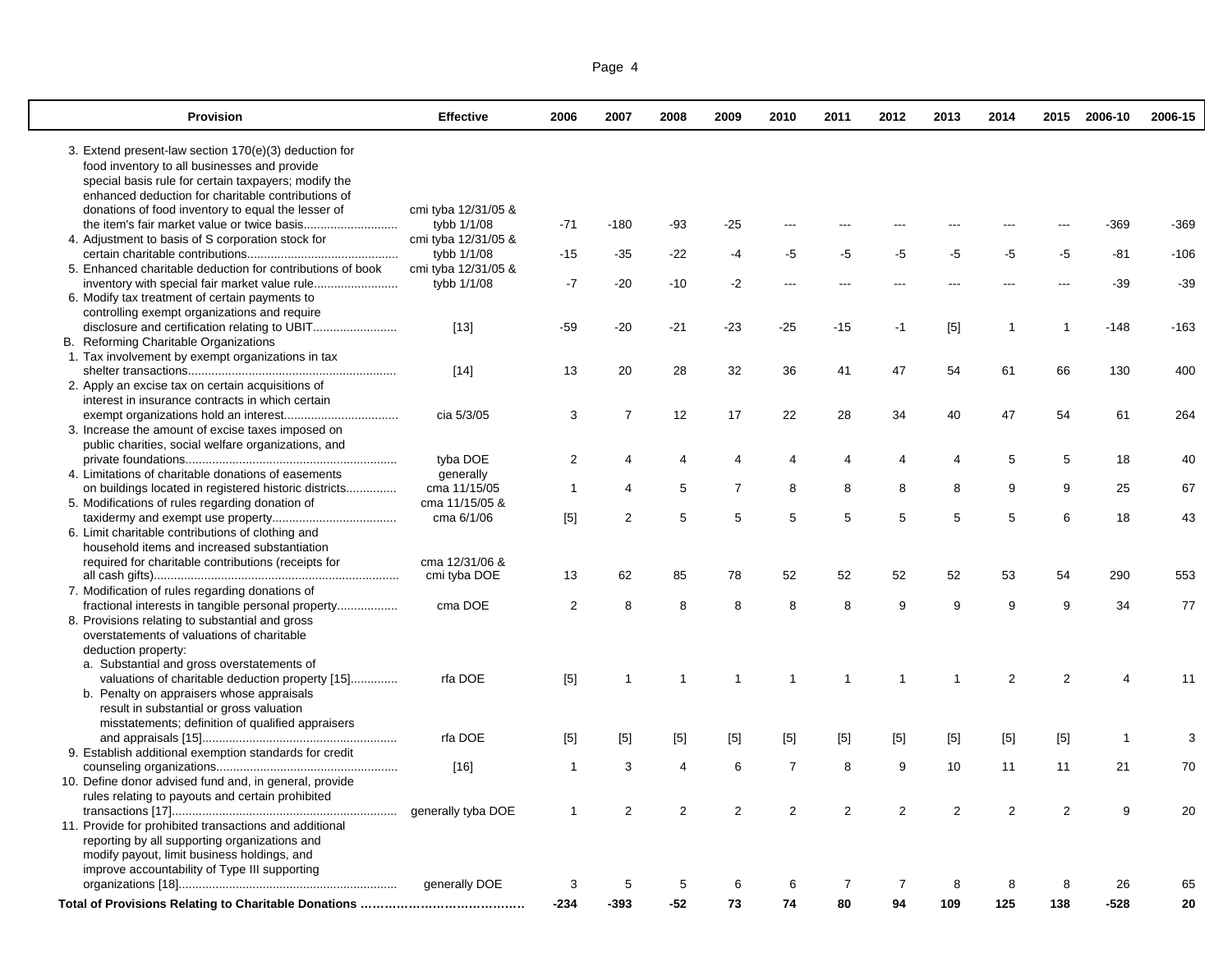| Page 5 |  |  |
|--------|--|--|
|        |  |  |

| <b>Provision</b>                                         | <b>Effective</b> | 2006                                 | 2007           | 2008         | 2009                     | 2010           | 2011                                              | 2012   | 2013   | 2014   | 2015           | 2006-10      | 2006-15        |
|----------------------------------------------------------|------------------|--------------------------------------|----------------|--------------|--------------------------|----------------|---------------------------------------------------|--------|--------|--------|----------------|--------------|----------------|
| <b>IV. Miscellaneous Provisions</b>                      |                  |                                      |                |              |                          |                |                                                   |        |        |        |                |              |                |
| 1. Restructure New York Liberty Zone tax incentives      | <b>DOE</b>       | 231                                  | $-61$          | $-135$       | $-75$                    | $-199$         | $-43$                                             | $-41$  | $-35$  | $-27$  | -23            | $-239$       | $-408$         |
| 2. Modification to S corporation passive investment      | tyba 12/31/05 &  |                                      |                |              |                          |                |                                                   |        |        |        |                |              |                |
|                                                          | tybb 10/1/10     | $-33$                                | $-118$         | $-133$       | $-149$                   | $-145$         | $-66$                                             | $\sim$ | $-$ -- | $-$ -- | $\sim$         | $-577$       | $-643$         |
| 3. Modification to small issue bonds - accelerate        |                  |                                      |                |              |                          |                |                                                   |        |        |        |                |              |                |
| effective date for increase in capital expenditure       |                  |                                      |                |              |                          |                |                                                   |        |        |        |                |              |                |
|                                                          | bia 12/31/06     | $\overline{a}$                       | $-2$           | -9           |                          |                | $-18$                                             | -18    |        |        | -18            | -44          | $-136$         |
|                                                          |                  |                                      |                |              | $-15$                    | $-18$          |                                                   |        | $-18$  | -18    |                |              |                |
| 4. Establish deduction for private mortgage insurance    |                  |                                      |                |              |                          |                |                                                   |        |        |        |                |              |                |
|                                                          | cia 12/31/06     | $\overline{a}$                       | -14            | $-77$        | $\hspace{0.05cm} \cdots$ | $\overline{a}$ | $\overline{a}$                                    | $---$  | $---$  | $---$  | $---$          | $-91$        | $-91$          |
|                                                          |                  | 198                                  | $-195$         | $-354$       | $-239$                   | $-362$         | $-127$                                            | -59    | $-53$  | -45    | -41            | $-951$       | $-1,278$       |
| V. Revenue Offset Provisions                             |                  |                                      |                |              |                          |                |                                                   |        |        |        |                |              |                |
| A. Provisions Designed to Curtail Tax Shelters           |                  |                                      |                |              |                          |                |                                                   |        |        |        |                |              |                |
| 1. Understatement of taxpayer's liability by income      |                  |                                      |                |              |                          |                |                                                   |        |        |        |                |              |                |
|                                                          | dpa DOE          | ------------------------------------ |                |              |                          |                |                                                   |        |        |        |                |              |                |
| 2. Modifications of suspension of interest and penalties |                  |                                      |                |              |                          |                |                                                   |        |        |        |                |              |                |
|                                                          | $[19]$           | 233                                  | 92             | 52           | 19                       |                |                                                   |        |        |        |                | 396          | 396            |
|                                                          | [20]             | 3                                    | 3              | 3            | 3                        | 3              | 3                                                 | 3      | 3      | 3      | 3              | 15           | 30             |
| B. Economic Substance Doctrine                           |                  |                                      |                |              |                          |                |                                                   |        |        |        |                |              |                |
| 1. Clarification of the economic substance doctrine      |                  |                                      |                |              |                          |                |                                                   |        |        |        |                |              |                |
|                                                          | teia DOE         | 537                                  | 805            | 1,127        | 1,270                    | 1,427          | 1,631                                             | 1,877  | 2,154  | 2,445  | 2,643          | 5,166        | 15,915         |
| 2. Deny deduction for interest paid to the IRS on        |                  |                                      |                |              |                          |                |                                                   |        |        |        |                |              |                |
| underpayments involving certain tax motivated            |                  |                                      |                |              |                          |                |                                                   |        |        |        |                |              |                |
|                                                          | teia DOE         | ---                                  |                |              | 3                        | 4              |                                                   |        |        |        | 4              | 9            | 29             |
| C. Improvements in Efficiency and Safeguards in          |                  |                                      |                |              |                          |                |                                                   |        |        |        |                |              |                |
|                                                          |                  |                                      |                |              |                          |                |                                                   |        |        |        |                |              |                |
| Internal Revenue Service Collection                      |                  |                                      |                |              |                          |                |                                                   |        |        |        |                |              |                |
| 1. Waiver of user fee for installment agreements         |                  |                                      |                |              |                          |                |                                                   |        |        |        |                |              |                |
|                                                          | aeio/a 180da DOE | $-2$                                 | $-3$           | $-3$         | $-3$                     | -3             |                                                   |        | $-4$   | $-4$   | $-5$           | $-14$        | $-35$          |
|                                                          | foo/a DOE        |                                      |                |              |                          |                | - Negligible Revenue Effect - - - - - - - - - - - |        |        |        |                |              |                |
| 3. Require partial payments with submissions of          |                  |                                      |                |              |                          |                |                                                   |        |        |        |                |              |                |
| offers- in-compromise (24-month rule through             |                  |                                      |                |              |                          |                |                                                   |        |        |        |                |              |                |
|                                                          | osoaa 60da DOE   | 96                                   | 156            | 168          | 181                      | 83             | 89                                                | 99     | 106    | 114    | 123            | 683          | 1,215          |
| D. Penalties and Fines                                   |                  |                                      |                |              |                          |                |                                                   |        |        |        |                |              |                |
|                                                          | aaftaoa DOE      | $[21]$                               | $[21]$         | $[21]$       | $[21]$                   | $[21]$         | $[21]$                                            | $[21]$ | $[21]$ | $[21]$ | $[21]$         | $\mathbf{1}$ | 5              |
| 2. Double certain penalties, fines, and interest on      |                  |                                      |                |              |                          |                |                                                   |        |        |        |                |              |                |
| underpayments related to certain offshore financial      |                  |                                      |                |              |                          |                |                                                   |        |        |        |                |              |                |
|                                                          | oyo/a DOE        | 2                                    | $\overline{1}$ | $[21]$       | $[21]$                   | $[21]$         | $[21]$                                            | $[21]$ | $[21]$ | $[21]$ | $[21]$         | 5            | $\overline{7}$ |
| 3. Denial of deduction for certain fines, penalties,     | generally        |                                      |                |              |                          |                |                                                   |        |        |        |                |              |                |
|                                                          | apoio/a DOE      | 46                                   | 59             | 28           | 12                       | 12             | 12                                                | 12     | 12     | 12     | 12             | 157          | 215            |
|                                                          | dpoio/a DOE      | 30                                   | 31             | 32           | 33                       | 34             | 35                                                | 36     | 37     | 38     | 39             | 159          | 343            |
| 5. Increase in penalty for bad checks and money orders   | comora DOE       | 3                                    | 3              | 3            | 3                        | 3              | 3                                                 | 3      | 3      | 3      | 3              | 15           | 30             |
| E. Provisions to Discourage Expatriation                 |                  |                                      |                |              |                          |                |                                                   |        |        |        |                |              |                |
|                                                          | $[22]$           | 182                                  | 226            | 140          | 176                      | 213            | 256                                               | 313    | 379    | 413    | 450            | 937          | 2,748          |
| 2. Impose mark-to-market on individuals who expatriate   | $[23]$           | 66                                   | 59             | 57           | 54                       | 50             | 46                                                | 43     | 41     | 39     | 38             | 286          | 493            |
| F. Miscellaneous Provisions                              |                  |                                      |                |              |                          |                |                                                   |        |        |        |                |              |                |
| 1. Change the tax treatment of contingent convertible    |                  |                                      |                |              |                          |                |                                                   |        |        |        |                |              |                |
|                                                          | diio/a DOE       | 13                                   | 34             | 51           | 61                       | 62             | 57                                                | 50     | 46     | 40     | 36             | 221          | 450            |
| 2. Grant Treasury regulatory authority to address        |                  |                                      |                |              |                          |                |                                                   |        |        |        |                |              |                |
| foreign tax credit transactions involving                |                  |                                      |                |              |                          |                |                                                   |        |        |        |                |              |                |
| inappropriate separation of foreign taxes from           |                  |                                      |                |              |                          |                |                                                   |        |        |        |                |              |                |
|                                                          | teia DOE         | $[21]$                               | $\mathbf 1$    | $\mathbf{1}$ | 2                        | $\overline{2}$ | 2                                                 | 2      | 2      | 2      | $\overline{2}$ | 6            | 16             |
|                                                          |                  |                                      |                |              |                          |                |                                                   |        |        |        |                |              |                |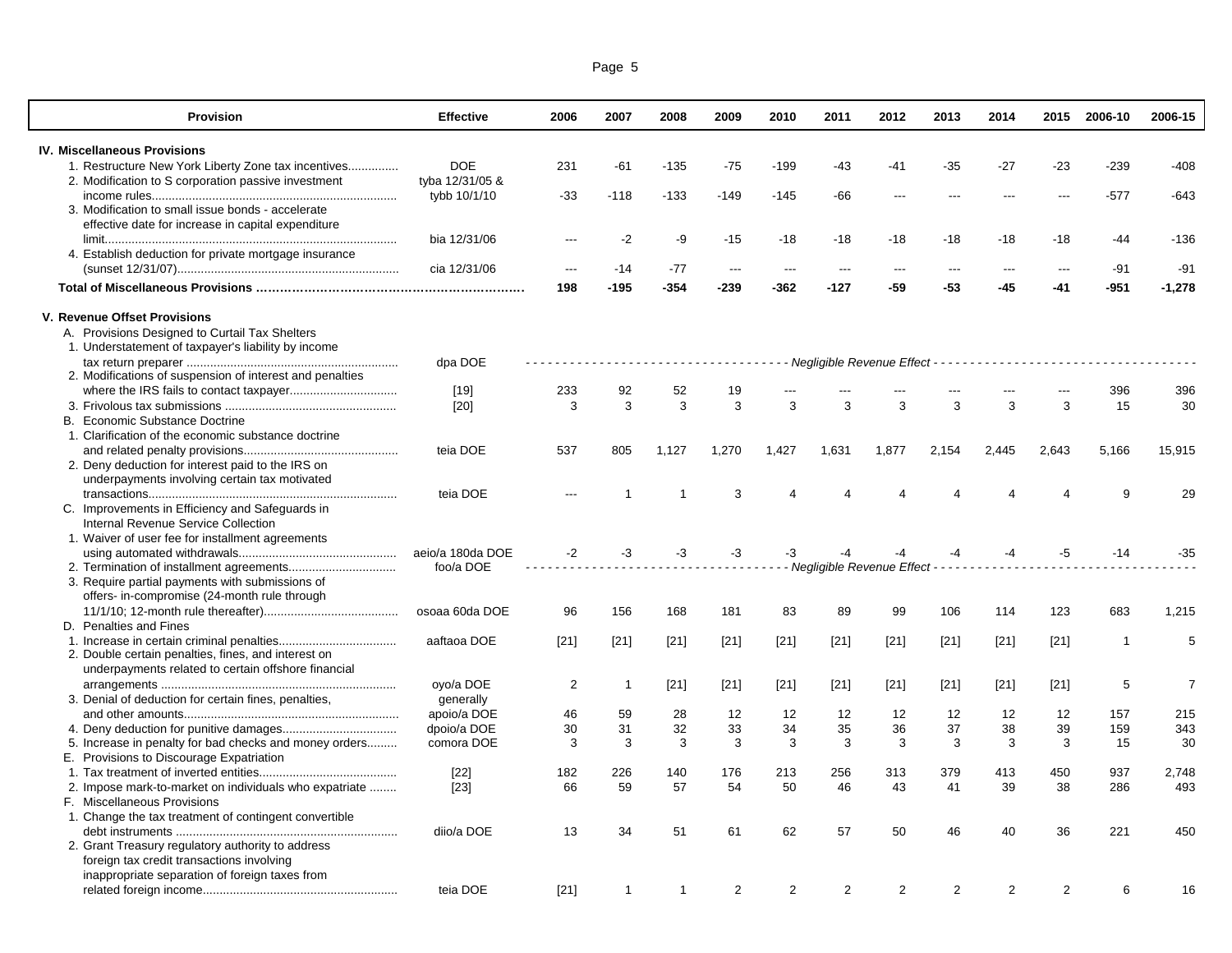| Page 6 |  |
|--------|--|
|        |  |

 $\overline{\mathbb{L}}$ 

| <b>Provision</b>                                                                                      | <b>Effective</b>          | 2006           | 2007                  | 2008           | 2009            | 2010   | 2011   | 2012           | 2013           | 2014         | 2015         | 2006-10 | 2006-15 |
|-------------------------------------------------------------------------------------------------------|---------------------------|----------------|-----------------------|----------------|-----------------|--------|--------|----------------|----------------|--------------|--------------|---------|---------|
| 3. Modifications of effective dates of leasing provisions                                             |                           |                |                       |                |                 |        |        |                |                |              |              |         |         |
|                                                                                                       | $[24]$                    | 1,210          | 2,204                 | 1,403          | 372             | $-173$ | $-258$ | $-148$         | -36            | -44          | $-69$        | 5,018   | 4,465   |
| 4. Application of earnings stripping rules to partners                                                |                           |                |                       |                |                 |        |        |                |                |              |              |         |         |
|                                                                                                       | tybo/a DOE                | 16             | 23                    | 25             | 27              | 29     | 31     | 33             | 35             | 38           | 41           | 121     | 299     |
| 5. Limitation of employer deduction for certain                                                       |                           |                |                       |                |                 |        |        |                |                |              |              |         |         |
|                                                                                                       | eia DOE                   | $\overline{2}$ | $\boldsymbol{\Delta}$ | $\overline{4}$ | $5\phantom{.0}$ | 5      | 5      | 5              | 6              | 6            | 6            | 20      | 51      |
| 6. Increase in age of minor children whose unearned                                                   | tyba 12/31/05             | 56             | 145                   | 203            | 219             | 153    | 204    | 242            | 260            | 298          | 349          | 776     | 2,128   |
| 7. Loan and redemption requirements on pooled                                                         |                           |                |                       |                |                 |        |        |                |                |              |              |         |         |
|                                                                                                       | bia DOE                   | 25             | 40                    | 42             | 44              | 46     | 48     | 50             | 53             | 56           | 59           | 197     | 463     |
| 8. Reporting of interest on tax-exempt bonds                                                          | ipa 12/31/05              | [5]            | 2                     | 2              | 2               | 2      | 3      | 3              | 3              | 3            | 3            | 9       | 24      |
| 9. Modification of credit for producing fuel from a                                                   |                           |                |                       |                |                 |        |        |                |                |              |              |         |         |
| nonconventional source - modify section 29/45K<br>credit inflation adjustment and phase out rules and |                           |                |                       |                |                 |        |        |                |                |              |              |         |         |
|                                                                                                       | qfsa 12/31/04             | 38             | 67                    | 32             | 9               | 5      |        |                |                |              |              | 151     | 152     |
| 10. Modification of individual estimated tax safe-harbor                                              |                           |                |                       |                |                 |        |        |                |                |              |              |         |         |
| to: 120% for tax year 2006; 110% for tax years                                                        |                           |                |                       |                |                 |        |        |                |                |              |              |         |         |
|                                                                                                       | tyba 12/31/05             | 5,014          | -5,014                |                |                 |        |        |                |                |              |              |         |         |
| 11. Revaluation of LIFO inventories of large integrated                                               |                           |                |                       |                |                 |        |        |                |                |              |              |         |         |
|                                                                                                       | tyei 2005                 | 3,488          | 844                   |                |                 |        |        |                |                |              |              | 4,332   | 4,332   |
| 12. Eliminate tax incentives for the amortization of                                                  |                           |                |                       |                |                 |        |        |                |                |              |              |         |         |
| geological and geophysical ("G&G") costs for                                                          |                           |                |                       |                |                 |        |        |                |                |              |              |         |         |
|                                                                                                       | apoii tyba 8/8/05         | -88            | 18                    | 60             | 65              | 45     | 37     | 39             | 37             | 38           | 40           | 101     | 292     |
|                                                                                                       |                           | 10,970         | $-199$                | 3,431          | 2,557           | 2,002  | 2,205  | 2,662          | 3,141          | 3,504        | 3,777        | 18,767  | 34,063  |
| <b>VI. Additional Provisions</b>                                                                      |                           |                |                       |                |                 |        |        |                |                |              |              |         |         |
| 1. Modify rules for distributions of controlled                                                       | generally                 |                |                       |                |                 |        |        |                |                |              |              |         |         |
|                                                                                                       | da DOE                    | $\overline{1}$ | 2                     | 3              | 4               | -6     | -4     | $\overline{7}$ | 12             | 14           | 15           | 4       | 48      |
| 2. Treatment of distributions attributable to FIRPTA                                                  |                           |                |                       |                |                 |        |        |                |                |              |              |         |         |
| gains (including application of FIRPTA to RICs,                                                       |                           |                |                       |                |                 |        |        |                |                |              |              |         |         |
| and prevention of avoidance through wash sales) [26]                                                  | various                   | $\mathbf{1}$   | 3                     | 3              | 3               | 3      | 3      | 3              | 3              | 3            | 3            | 13      | 28      |
| 3. Encourage contributions of capital gain real property                                              | cmi tyba 12/31/05 &       |                |                       |                |                 |        |        |                |                |              |              |         |         |
|                                                                                                       | tybb 1/1/08               | $-11$          | $-36$                 | -18            | $-4$            | $---$  |        |                | $---$          |              |              | $-69$   | $-69$   |
| 4. Expand the base of the tax on private foundation net                                               |                           |                |                       |                |                 |        |        |                |                |              |              |         |         |
|                                                                                                       | tyba DOE                  | 12             | 17                    | 18             | 19              | 19     | 20     | 21             | 21             | 22           | 23           | 85      | 192     |
| 5. Amortization of expenses incurred in creating or                                                   | epoia 2005                |                |                       |                |                 |        |        |                |                |              |              |         |         |
| 6. Credit to holders of rural renaissance bonds (\$200                                                | in tyea 2005<br>bia DOE & | 2              | 9                     | $\overline{7}$ | 5               | 3      | 2      | $\mathbf{1}$   | $\overline{1}$ | $\mathbf{1}$ | $\mathbf{1}$ | 26      | 32      |
|                                                                                                       | before 1/1/10             | $-2$           | -6                    | $-11$          | $-12$           | $-12$  | -12    | -12            | $-12$          | $-12$        | $-12$        | -43     | $-103$  |
| 7. Modification of certain arbitrage rules for certain                                                |                           |                |                       |                |                 |        |        |                |                |              |              |         |         |
| funds (include 30% State limitation) (sunset                                                          |                           |                |                       |                |                 |        |        |                |                |              |              |         |         |
|                                                                                                       | bia DOE                   | $[4]$          | $[4]$                 | $-1$           | -3              | $-2$   | $-2$   | $[4]$          |                |              |              | $-7$    | -9      |
| 8. Disclosure to State officials of certain tax                                                       |                           |                |                       |                |                 |        |        |                |                |              |              |         |         |
| information related to certain section 501(c)                                                         |                           |                |                       |                |                 |        |        |                |                |              |              |         |         |
|                                                                                                       | <b>DOE</b>                |                |                       |                |                 |        |        |                |                |              |              |         |         |
| 9. Notification requirement for exempt entities not                                                   |                           |                |                       |                |                 |        |        |                |                |              |              |         |         |
|                                                                                                       | fapba 12/31/05            |                |                       |                |                 |        |        |                |                |              |              |         |         |
| 10. Definition of convention or association of                                                        |                           |                |                       |                |                 |        |        |                |                |              |              |         |         |
|                                                                                                       | <b>DOE</b>                |                |                       |                |                 |        |        |                |                |              |              |         |         |
| 11. Disability preference program for tax collection                                                  |                           |                |                       |                |                 |        |        |                |                |              |              |         |         |
|                                                                                                       | <b>DOE</b>                |                |                       |                |                 |        |        |                |                |              |              |         |         |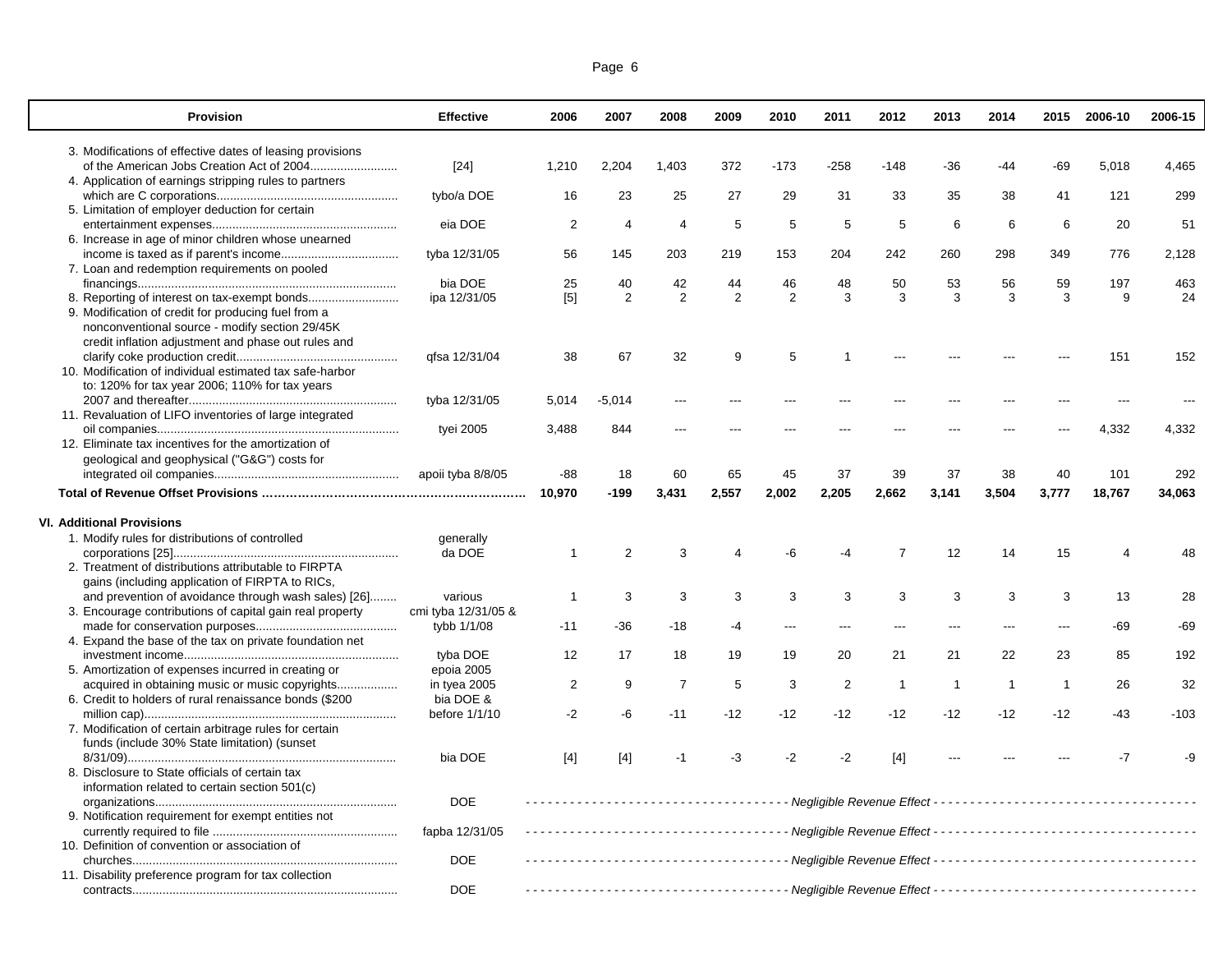| <b>Provision</b>                                                                                                                                            | <b>Effective</b> | 2006           | 2007           | 2008   | 2009   | 2010     | 2011  | 2012  | 2013           | 2014              | 2015           | 2006-10   | 2006-15   |
|-------------------------------------------------------------------------------------------------------------------------------------------------------------|------------------|----------------|----------------|--------|--------|----------|-------|-------|----------------|-------------------|----------------|-----------|-----------|
| 12. Modify foreign tax credit rules for large integrated                                                                                                    |                  |                |                |        |        |          |       |       |                |                   |                |           |           |
| oil companies that are dual capacity taxpayers                                                                                                              | tpoai tyba DOE   | 26             | 69             | 73     | 77     | 80       | 84    | 89    | 93             | 98                | 100            | 325       | 789       |
| 13. Modification of treatment of loans to qualified                                                                                                         |                  |                |                |        |        |          |       |       |                |                   |                |           |           |
|                                                                                                                                                             | Ima 12/31/05     | $-1$           | $-2$           | $-2$   | $-2$   | $-2$     | $-2$  | $-2$  | $-2$           | $-2$              | $-2$           | $-10$     | $-22$     |
| 14. Enhanced deduction for certain charitable<br>contributions of self-created literary, musical,<br>artistic, and scholarly compositions                   |                  |                |                |        |        |          |       |       |                |                   |                |           |           |
|                                                                                                                                                             | cma 12/31/05     | -5             | $-21$          | $-18$  |        |          |       |       |                |                   |                |           |           |
| 15. Exclusion of gain from sale of a principal residence                                                                                                    |                  |                |                |        |        |          |       |       |                |                   |                |           |           |
| by certain employees of the intelligence community                                                                                                          | soea DOE         | [4]            | $[4]$          |        |        |          |       | [4]   | $[4]$          | $[4]$             | $[4]$          | -1        | -2        |
| 16. Extension of full credit for qualified electric vehicles                                                                                                | tyba 12/31/05    | $-3$           | $-1$           | [4]    | $[4]$  | $[4]$    | $[4]$ | [4]   | ---            | $\qquad \qquad -$ | $---$          | $-4$      | -3        |
| 17. Alternative percentage limitation for corporate<br>charitable contributions to the mathematics and                                                      |                  |                |                |        |        |          |       |       |                |                   |                |           |           |
| science partnership program (sunset 12/31/06)                                                                                                               | tyba 12/31/05    | -1             | $[4]$          |        |        |          |       |       |                |                   |                |           |           |
| 18. Certain mileage reimbursements to charitable                                                                                                            | tyba 12/31/05    |                |                |        |        |          |       |       |                |                   |                |           |           |
|                                                                                                                                                             | & before 1/1/08  | $[4]$          | $[4]$          | $[4]$  |        |          |       |       |                |                   |                |           |           |
| 19. Provide exclusion from nonqualified deferred<br>compensation rules for certain foreign stock option<br>plans (does not apply to taxable years beginning |                  |                |                |        |        |          |       |       |                |                   |                |           |           |
|                                                                                                                                                             | $[27]$           | $-2$           |                |        | $-10$  | $-73$    | $-15$ | $-14$ | $-12$          | $-10$             |                | -33       | -90       |
| 20. Temporary income exclusion of \$600 monthly                                                                                                             |                  |                |                |        |        |          |       |       |                |                   |                |           |           |
| for employer-provided lodging in GO Zone;                                                                                                                   |                  |                |                |        |        |          |       |       |                |                   |                |           |           |
|                                                                                                                                                             | $[28]$           | $-53$          | $-193$         |        |        |          |       |       |                |                   |                | -246      | $-246$    |
| 21. Modify the treatment of employee personal use of                                                                                                        | use after        |                |                |        |        |          |       |       |                |                   |                |           |           |
|                                                                                                                                                             | <b>DOE</b>       | $\overline{2}$ | $\overline{2}$ | 2      | 3      | 3        | 6     | 6     | $\overline{7}$ | $\overline{7}$    | $\overline{7}$ | 12        | 45        |
|                                                                                                                                                             |                  | $-34$          | $-161$         | 49     | 80     | 13       | 80    | 99    | 111            | 121               | 129            | 6         | 544       |
| <b>NET TOTAL</b>                                                                                                                                            |                  | -10.958        | -32.672        | -5.590 | -6.740 | $-1.870$ | 4.380 | 4.086 | 3,974          | 3.910             | 3.964          | $-57.756$ | $-37,435$ |

--------------------------------------

NOTE: Details may not add to totals due to rounding. Date of enactment is assumed to be December 15, 2005.

Legend for "Effective" column: aa = allocations after

| 10 IOI EIIECUVE COIUIIIII.                            |                                                  |                                                    |
|-------------------------------------------------------|--------------------------------------------------|----------------------------------------------------|
| aa = allocations after                                | $dpoio/a = damages$ paid or incurred on or after | $rfa =$ returns filed after                        |
| aaftaoa = actions and failures to act occurring after | $eia =$ expenses incurred after                  | soea = sales or exchanges after                    |
| aeio/a agreements entered into on or after            | epoia = expenditures paid or incurred after      | teia = transactions entered into after             |
| $apoia = amounts paid or incurred after$              | epoil = expenses paid or incurred in             | tpoai = taxes paid or accrued in                   |
| apoii = amounts paid or incurred in                   | fapba = for annual periods beginning after       | tyba = taxable years beginning after               |
| $apoio/a = amounts paid or incurred on or after$      | $foo/a = failures occurring on or after$         | tybb = taxable years beginning before              |
| bia = bonds issued after                              | fpb = financing provided before                  | tybo/a = taxable years beginning on or after       |
| $cia = contracts$ issued after                        | ipa = interest paid after                        | tyei = taxable years ending in                     |
| $cma =$ contributions made after                      | $a0/a = losses arising on or after$              | wahipoia = wages and health insurance paid         |
| $cmi =$ contributions made in                         | $Ima = Ioans made after$                         | or incurred after                                  |
| comora = checks or money orders received after        | osoaa = offers submitted on and after            | wpoia = wages paid or incurred after               |
| $da =$ distributions after                            | $o$ yo/a = open years on or after                | wpoifibwa = wages paid or incurred for individuals |
| $diio/a =$ debt instrument issued on or after         | pmi = payments made in                           | beginning work after                               |
| $DOE = date of enactment$                             | potya = portion of taxable year after            | $60da = 60$ days after                             |
| $dma = determinantions made after$                    | ppisa = property placed in service after         | $180da = 180 days after$                           |
| $dpa =$ documents prepared after                      | gfsa = qualified fuel sold after                 |                                                    |
|                                                       |                                                  |                                                    |